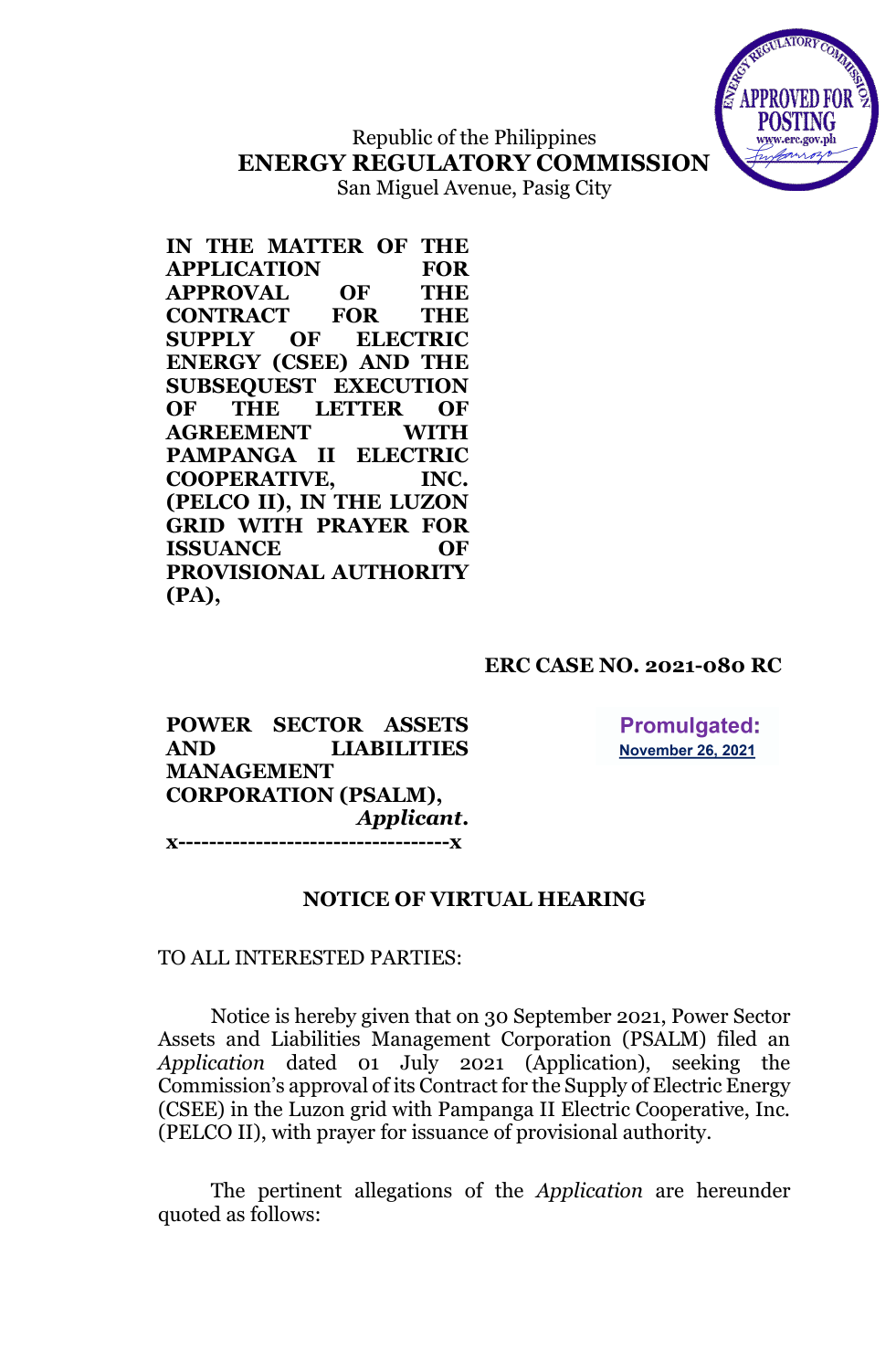# **ERC CASE NO. 2021-080 RC NOTICE OF VIRTUAL HEARING/ 22 November 2021 Page 2 of 16**

- 1. This is an Application for the Approval of the terms and conditions of the Contract for the Supply of Electric Energy ("CSEE") in the Luzon Grid entered into by and between Applicant PSALM with Pampanga II Electric Cooperative, Inc. (PELCO II) and the subsequent Letter of Agreement (LOA) executed between the parties extending the contract period. The filing of the instant application is being made pursuant to Section 67 of Republic Act No. 9136, otherwise known as the "*Electric Power Industry Reform Act (EPIRA) of 2001".*
- 2. Applicant PSALM is a government-owned and controlled corporation created by virtue of the EPIRA, with principal office address at 24th Floor Vertis North Corporate Center 1, Astra corner Lux Drives, North Avenue, Quezon City.
- 3. Pursuant to Section 49 of the EPIRA and the consequent assignment on 11 May 2009 (the Letter of Agreement is hereto attached as **Annex "A**") of all National Power Corporation ("NPC") power supply contracts to PSALM, NPC assigned and transferred to PSALM all its rights and obligations in, to, and under its CSEEs and other similarly or substantially equivalent power supply contracts with NPC power customers (collectively referred to as "Power Supply Contracts").
- 4. On and from 11 May 2009, the Power Supply Contracts were deemed amended as follows: (i) all references to NPC therein shall be treated as references to PSALM; (ii) PSALM shall be deemed the SUPPLIER under said Power Supply Contracts; and (iii) the rights and obligations of the Parties shall be governed by and construed in accordance with said Power Supply Contracts, as amended by the 11 May 2009 Letter Agreement. Thus, this instant application by PSALM.
- 5. The subject CSEEs were executed based on the ERCapproved template under ERC Resolution No. 08, Series of 2005 issued on 07 July 2005. On 09 August 2005, said template was later on amended by this Honorable Commission in its Resolution No. 15, Series of 2005.
- 6. In ERC Resolution No. 33, Series of 2006, "Resolution Clarifying the Purpose of the Adoption of the TSC Template," the ERC clarified that the TSC Template should merely serve as a guide for the Distribution Utilities ("DUs") and NPC and should not be construed as the contract contemplated under Section 67 of the EPIRA.
- 7. PSALM then entered into CSEE with CAMARINES SUR IV ELECTRIC COOPERATIVE, INC. (CASURECO IV), in the Luzon Grid from 26 November 2019 to 25 June 2021. On 20 July 2020, PSALM filed an application for the approval of the said CSEE with prayer for issuance of provisional authority (PA) under ERC Case No. 2020-015 RC. The same is now for resolution of this Honorable Commission.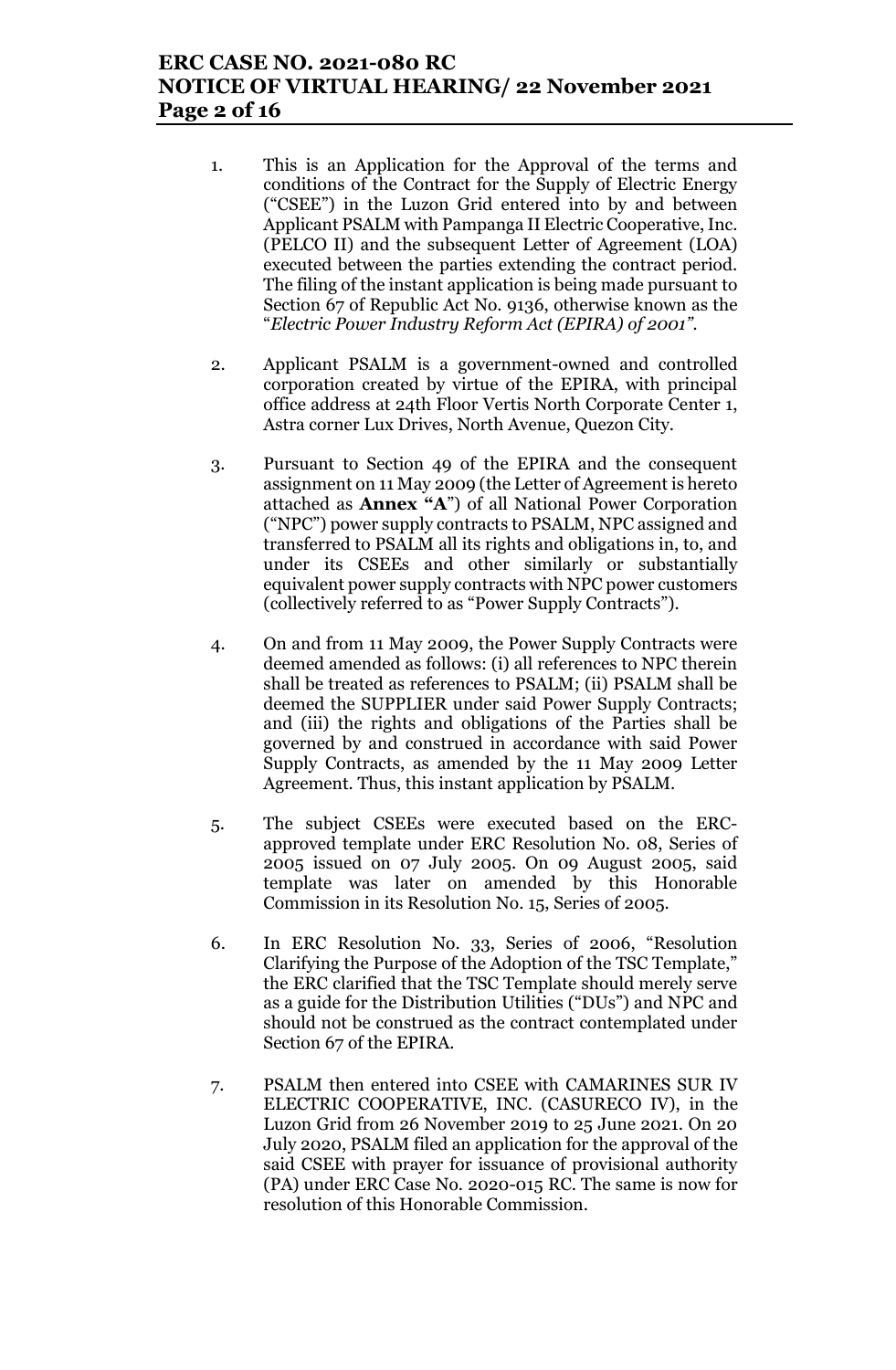# **ERC CASE NO. 2021-080 RC NOTICE OF VIRTUAL HEARING/ 22 November 2021 Page 3 of 16**

- 8. On 20 February 2020, the PSALM Board approved the execution of the CSEE with PELCO II for the period effective 26 May 2020 to 25 December 2020.
- 9. Pursuant to Section 5, Article III of the ERC's Guidelines for the Recovery of Costs for the Generation Component of the Distribution Utilities' Rate, PSALM is filing the instant Application for the approval of the CSEE duly negotiated with PELCO II, hereto attached as Annex **"B"**.
- 10. The foregoing CSEE was executed based on the template approved by this Honorable Commission under Resolution No. 8, Series of 2005 as amended by Resolution No. 15, Series of 2005.
- 11. The CSEE subject of this Application has the following salient provisions, to wit:

### (i) **SERVICE SPECIFICATIONS**

### **CONTRACT ENERGY**

- 4.1 Contract Energy and Equivalent Demand as indicated in Annex I may be changed by PSALM due to a change in the projected available capacity of PSALM's power plants and at any time during the duration of the Contract due to the privatization of any of the assets of PSALM pursuant to the EPIRA.
	- 4.1.1 PELCO II shall nominate month-ahead its hourly and daily energy quantity requirements three (3) days before the start of the next billing period based on its Daily Load Profile as reflected in Annex 1a. On a day to day transaction, PELCO II shall confirm the schedule of hourly energy requirements to PSALM on the day ahead. PSALM shall declare to WESM the schedule of hourly energy requirements delivered to customers immediately on the day after.

### **AVAILABILITY OF SUPPLY**

4.2 PSALM shall supply the Contract Energy in accordance with good utility practice and in compliance with appropriate rules and regulations such as the Philippine Grid Code, and Open Access Transmission Service (OATS). Supply of energy shall be available except for interruption or reduction due to: a) causes beyond the control of PSALM despite the exercise of due care, including but not limited to the conditions stated in Section 4.1 of this Contract; b) transmission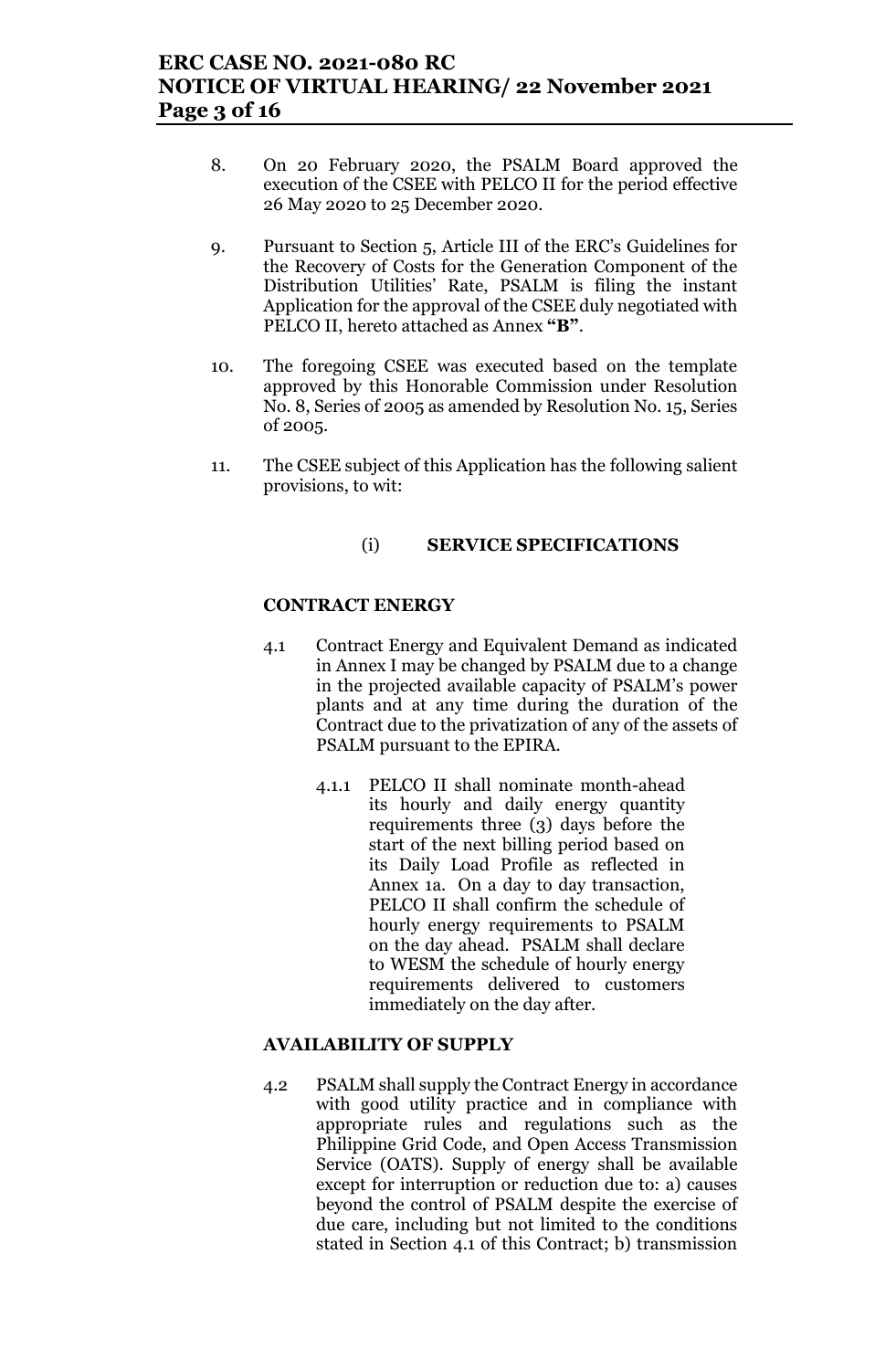# **ERC CASE NO. 2021-080 RC NOTICE OF VIRTUAL HEARING/ 22 November 2021 Page 4 of 16**

failure; c) maintenance to ensure system stability and safety reasons as may be provided by laws, rules or regulation. In case of shortage in the generation capacity of PSALM, PELCO II shall be informed of the deficiency and allocation of the available supply of electricity to PELCO II shall be proportionate to the contracted energy and equivalent demand as provided for in this Contract.

#### **CONSUMPTION IN EXCESS OF CONTRACT ENERGY**

4.3 Whenever available, in accordance with good utility practice, PSALM may, but shall not be obliged to provide electricity to PELCO II in excess of Contract Energy provided that PELCO II shall pay the appropriate charges as provided for in Section 6.1 of this Contract.

#### **ASSIGNABILITY**

- 4.8 PSALM may assign or transfer part or all of its rights and obligations in the supply of Contract Energy herein stated, to any such entity, provided that prior written notice is given to PELCO II thirty (30) days before the actual transfer. This Contract shall remain binding to Parties, their successors and assignees. PSALM warrants that any sale, assignments, transfer, or subcontracting of the Contract shall not affect or impair PELCO II's rights and obligations with respect to quantity and price of electricity, Contract effectivity, incentives, discounts and other terms and conditions of this Contract. The assignee shall, by written instrument, assume the rights and obligations of PSALM to PELCO II. When PELCO II has been assigned by PSALM to a Successor Generating Company (SGC) by virtue of the privatization of the PSALM Generating Plant pursuant to the EPIRA, the SGC has the option to renegotiate this Contract with PELCO II within six (6) months from the actual transfer of PELCO II to the SGC. If PELCO II and the SGC fail to reach an agreement, either Party shall have the right to terminate this Contract.
- 4.9 PELCO II may assign, sell or transfer a part or all of its Contract Energy and/or Equivalent Demand either permanently or for a certain number of billing periods, subject to the written consent of PSALM under the following conditions, and which consent shall not be unreasonably withheld:
	- a. PELCO II has obtained certification from NGCP, that the transmission, subtransmission, substation and other facilities can accommodate the increase in the power requirements of the assignee/transferee*.*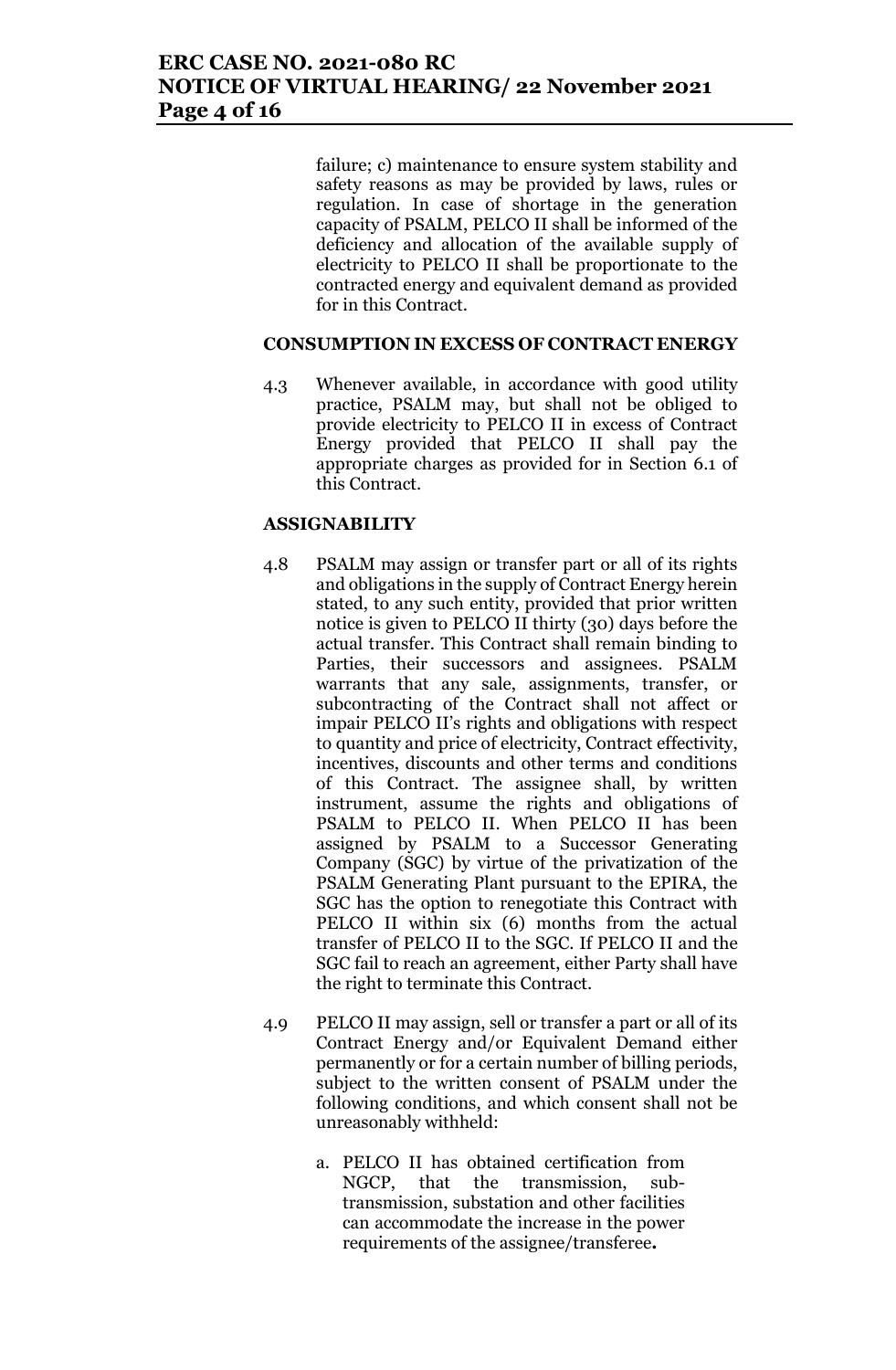- b. PELCO II has submitted necessary proof that the buyer, assignee or transferee has no outstanding obligation to PSALM, and undertakes to assume the obligations of PELCO II and to pay for the additional expenses necessary or incidental to the transfer.
- c. Assignment of PELCO II to assignee shall comply with the forms provided under Annex F-1 and Annex F-2 of this Contract.

#### (ii) **SECURITY DEPOSIT**

#### **AMOUNT**

5.1 The Security Deposit shall be equivalent to 100% of the estimated average monthly power bill for the duration of this Contract.

#### **FORM AND TIME OF POSTING**

5.2 The Security Deposit is required to be posted upon privatization of the generating asset/s to which this Contract is allocated or assigned as provided for in Section 4.8 hereof if the prospective buyer, assignee, transferee or successor-in-interest so requires. It shall be in the form of cash, cash bond, manager's or cashier's check, bank certified check, irrevocable stand-by letter of credit, performance bond or bank guarantee "callable on demand" issued by a financial institution, or any other forms of security such as but not limited to escrow account to be administered by a bank acceptable to PSALM. In the event the Security Deposit of PELCO II becomes nil, PSALM reserves the right to refuse or discontinue supply of electric energy. In cases of partial depletion of the Security Deposit, PELCO II shall replace the Security Deposit not later than thirty (30) days thereafter. PSALM reserves the right to continue supply of electric energy to the extent of Security Deposit of PELCO II".

#### **RELEASE OF SECURITY DEPOSIT**

5.3 The Security Deposit (for the portion that should be settled within the WESM) shall be returned to PELCO II within thirty (30) days upon presentation of proof of compliance with the prudential requirements of the WESM. PSALM shall return or release the Security Deposits to PELCO II including interest earned, subject to deductions for any amounts owed by PELCO II to PSALM. Security Deposits, except those in the form of letter of credit or performance bond, shall earn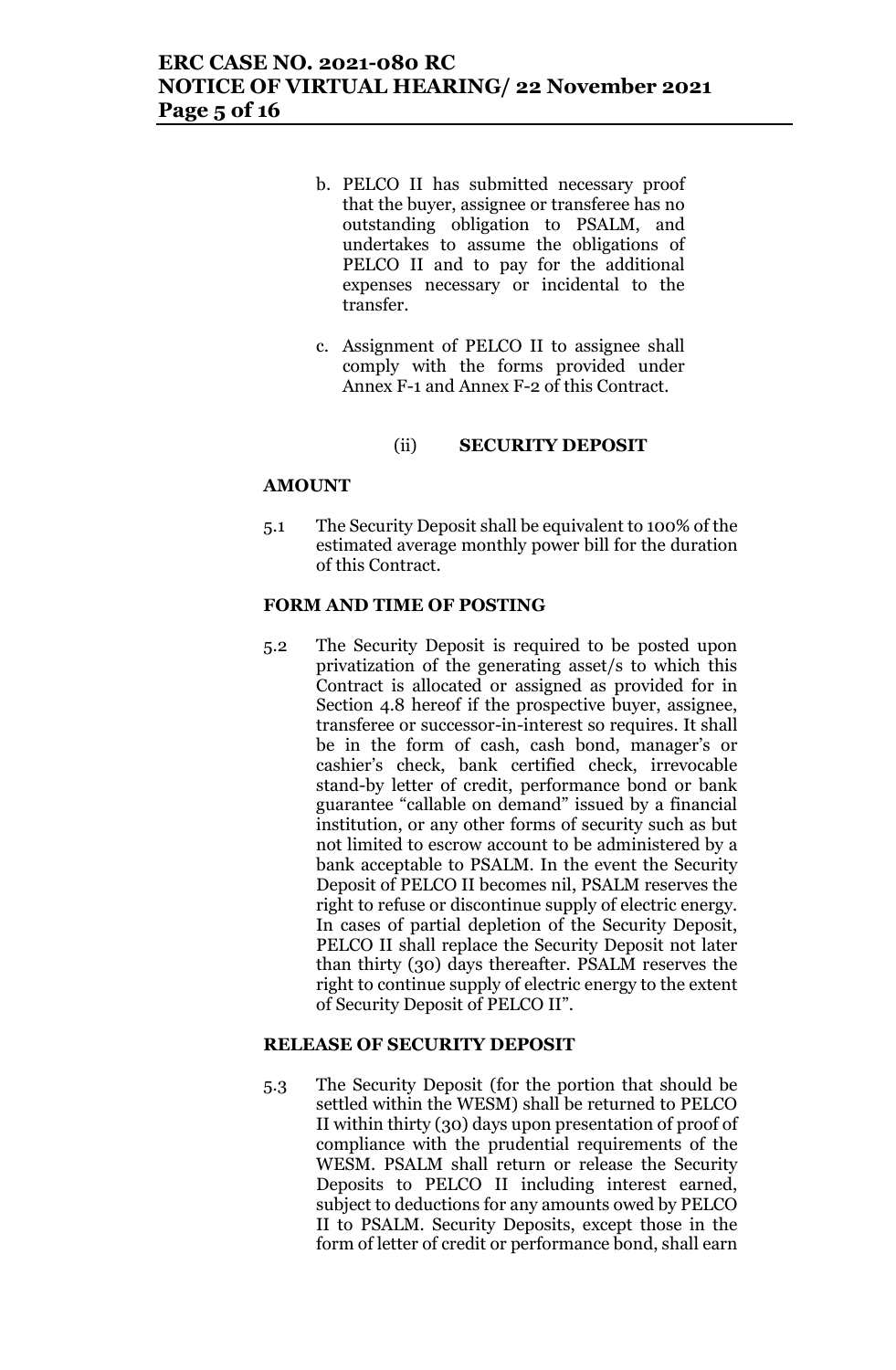# **ERC CASE NO. 2021-080 RC NOTICE OF VIRTUAL HEARING/ 22 November 2021 Page 6 of 16**

interest based on prevailing savings deposit rate of the Land Bank of the Philippines (LBP).

#### (iii) **BASIC ENERGY CHARGE**

6.1 The Basic Energy Charge (BEC) applied to PELCO II's hourly energy consumption shall be the ERC-approved NPC/PSALM's Time of Use (TOU) generation rates, which is attached as Annex G, plus adjustments in the tariff such as, but not limited to Deferred Accounting Adjustments (DAAs) and the Incremental Currency Exchange Rate Adjustments (ICERA), the RA 9136 Mandatory Rate Reduction Adjustments. The basic energy charge to be applied to the contracted energy shall be in accordance with Section 8.1 of this Contract.

> Energy consumption higher than the contracted level shall be sourced by the Customer from the Wholesale Electricity Spot Market at the Wholesale Electricity Spot Market rate and paid directly to the Philippine Electricity Market Corporation (PEMC).

6.1.1 The BEC shall be applied to PELCO II's hourly energy consumption based on the hourly nominated energy quantity mentioned in Section 4.1.1.

#### **MINIMUM CHARGES**

6.2 PELCO II shall pay the minimum charge based on the Contract Energy per billing period as indicated in Section 4.1 of this Contract using the basic energy charge if PELCO II has not fully taken or failed to consume the Contract Energy, subject to deductions and adjustments as expressly provided for in this Contract.

#### **SERVICE INTERRUPTION ADJUSTMENT**

- 6.3 Should the supply of electricity be interrupted or curtailed to a level below the Contract Energy due to the fault or lack of generation capacity of PSALM, even if PELCO II was at that time unable to take or consume electricity, the Contract Energy shall be adjusted taking into account the ratio of the number of hours that electric service was interrupted to the total number of hours in the billing period. The adjusted Contract Energy shall be used in the calculation of Minimum Charge. (This Section shall only apply if there are no Time-Of-Use rates).
- 6.4 Should the supply of electricity be interrupted or curtailed to a level below the Contract Energy due to the fault or lack of generation capacity of PSALM, even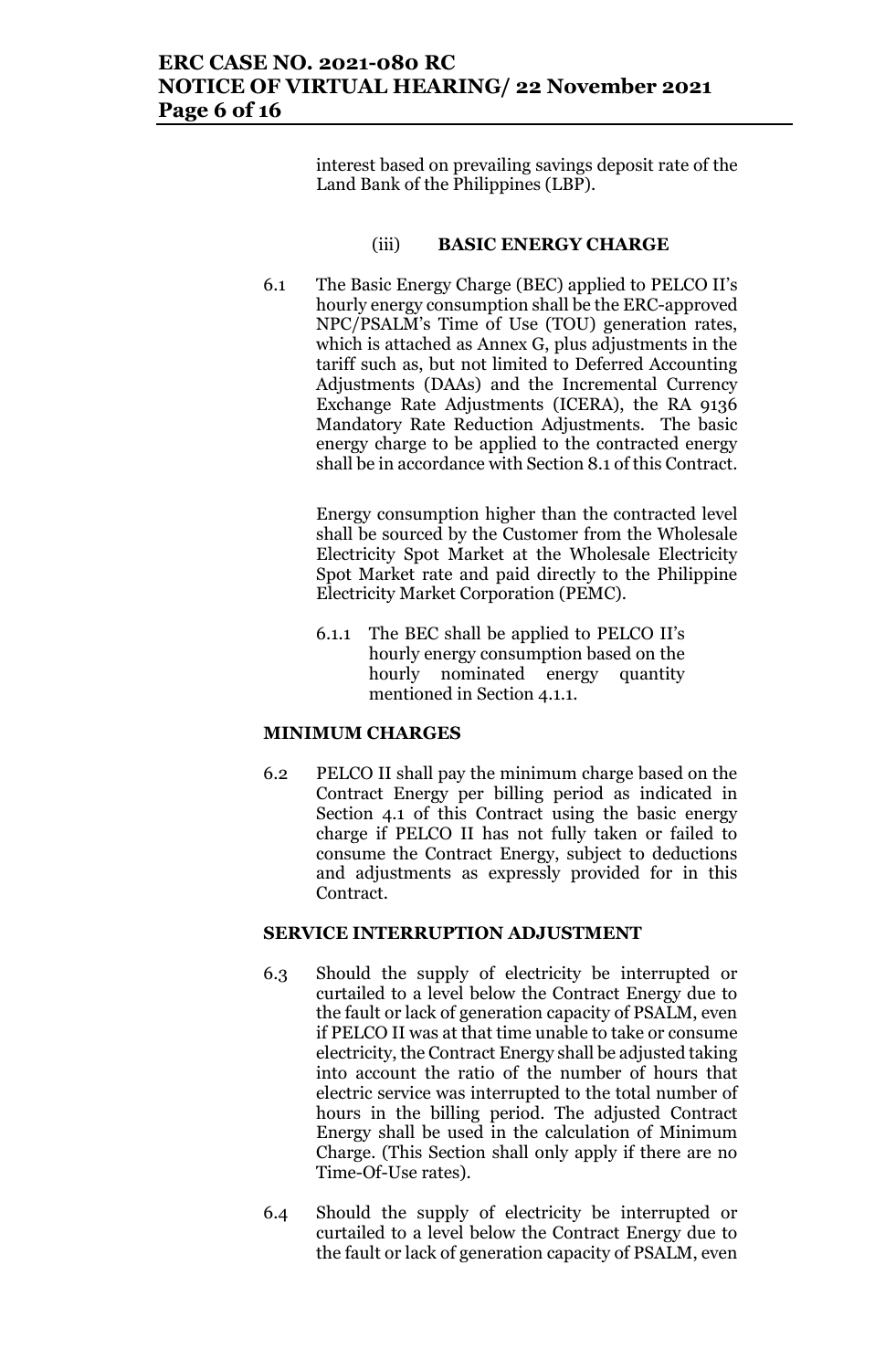if PELCO II was at that time unable to take or consume electricity, the Contract Energy shall be adjusted to actual off-take below contract level for all hours when service was curtailed or interrupted based on declaration of power curtailment issued by the NGCP. (This Section shall only apply if there are Time-Of-Use rates).

6.5 Contract Energy not taken due to PELCO II's fault or negligence or other causes affecting PELCO II's ability to take or consume electricity shall not entitle PELCO II to interruption adjustment.

### **MAINTENANCE SERVICE ADJUSTMENT**

6.6 PELCO II may avail of the service adjustment during the **scheduled maintenance** of its facilities, not to exceed two (2) billing periods in one year. The minimum charge on the energy consumption shall be fifty percent (50%) of the Contract Energy. To be able to avail of this adjustment, PELCO II must inform PSALM in writing thirty (30) days prior to the commencement of the scheduled maintenance.

#### **FORM OF PAYMENT**

6.7 Payment may be in the form of cash, demand drafts, checks or other cash equivalents. Bank charges shall be borne by PELCO II.

#### **PROMPT PAYMENT DISCOUNT**

6.10 Subject to ERC's approval, the Prompt Payment Discount (PPD) shall be in accordance with PSALM's credit and collection policies duly approved by the PSALM Board.

#### **DISPUTED BILLS**

- 6.11 Disputed bills shall be questioned in writing by PELCO II within sixty (60) days from the date of its receipt and PSALM shall act on such disputed bills on a best effort basis and commit to resolve the claim within sixty (60) days from the date of filing of the claim. Failure by PELCO II to question the power bills on time shall constitute a waiver by PELCO II of any claim on such bills.
- 6.12 Disputed bills shall be paid by PELCO II without deductions or offsets and PSALM shall evaluate the claim and adjust the billings in accordance with its findings. Disputed billing shall not be an excuse or ground for PELCO II to delay payment of succeeding billings or to unilaterally deduct any amount there from.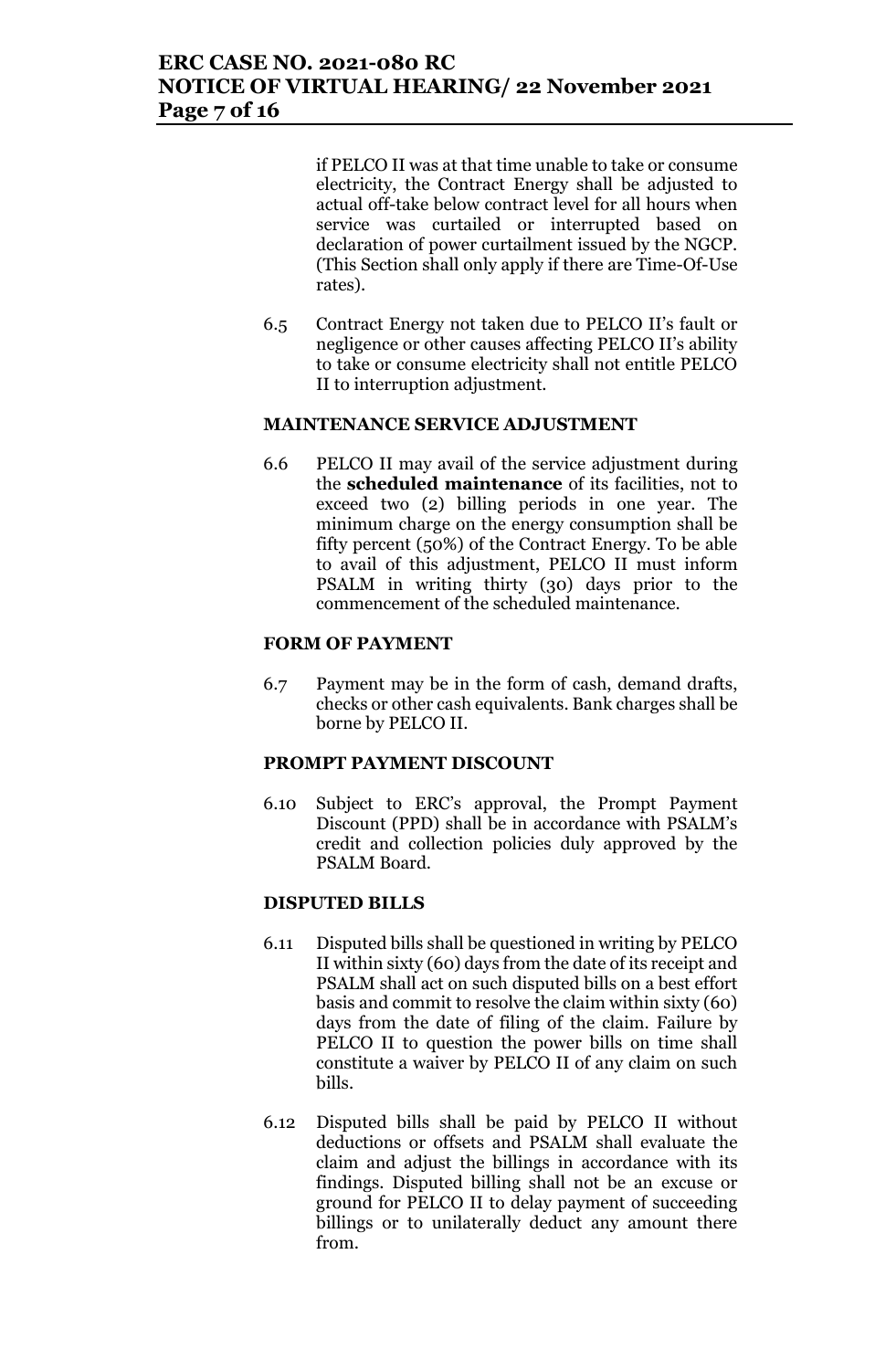- 6.13 PELCO II and PSALM shall seek to resolve disputed billings. If the dispute cannot be resolved by the Parties, the matter shall be resolved as provided in Sections 9.9 and 9.10 provisions of this Contract.
- 6.14 PELCO II shall be entitled to a refund of any overpayment plus interest equivalent to the 91-day T-Bill rate from the date that the payment was made, if such demand is later found to be meritorious.

#### **OVERDUE ACCOUNT**

- 6.15 In the event that a power bill remains unpaid within five (5) days after its due date, PSALM has the option to call on or draw against the Security Deposit as provided for under Section 5 (Security Deposit) of this Contract.
- 6.16 Any power bill or account of PELCO II not paid on due date shall bear a floating rate of interest computed from the first day after it becomes due and payable, based on the non-prime lending rate for each quarter of the Land Bank of the Philippines or the Philippine National Bank, whichever is higher. Interest on overdue accounts shall be computed based on a 360 day year.
- 6.17 If the account of PELCO II is overdue for more than six (6) months, PELCO II shall pay an additional penalty of one percent (1%) per month for every additional month of delay beyond six (6) months. Moreover, a restructuring agreement of the overdue account shall be executed by PELCO II, with the following salient terms and conditions:
	- 6.17.1 The restructured account shall be subject to interest as prescribed under the current credit and collection policies of PSALM.
	- 6.17.2 PELCO II cannot avail of the Prompt Payment Discount during the restructuring period.
	- 6.17.3 Automatic power service disconnection without need of notice, for failure to pay the monthly amortization, current bill and other charges.
	- 6.17.4 Non-renewal of contract for failure to pay the monthly amortization, current bill and other charges.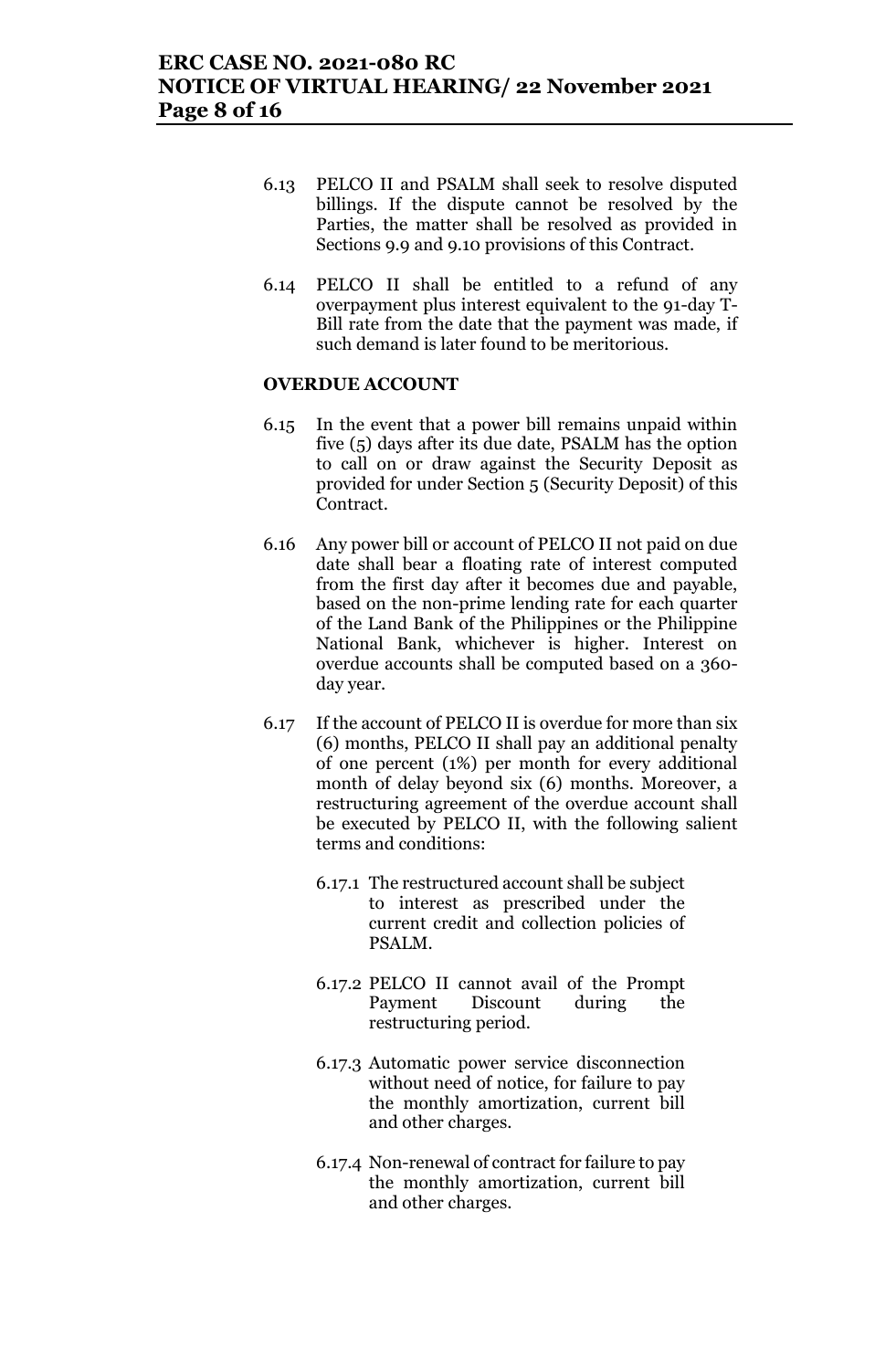### **ERC CASE NO. 2021-080 RC NOTICE OF VIRTUAL HEARING/ 22 November 2021 Page 9 of 16**

- 6.17.5 PELCO II shall grant PSALM auditorial rights.
- 6.17.6 Restructured account shall rank *paripassu* with other creditors.
- 6.17.7 Execution of real estate/chattel mortgage by PELCO II over eligible properties or assets as security on the restructured account.
- 6.17.8 PELCO II's reduction of systems loss by at least 20% if such loss is above the industry standard.
- 6.17.9 PELCO II's reduction of Average Days Outstanding (ADO) in receivables to sixty (60) days within one year.
- 6.17.10 No cash dividends shall be issued without prior approval of PSALM during the restructuring period.
- 6.18 To evaluate PELCO II's restructuring proposal, PELCO II shall be required to submit its audited financial statements for last two (2) years stamped received by the Bureau of Internal Revenue (BIR), the latest interim statements and current tax clearance certificate. The projected cash flows covering the restructuring period shall likewise be submitted together with the assumptions made for such projections. The proposed measures to be adopted to improve the PELCO II's payment performance shall also be indicated. Cash flows shall show that funds would be sufficient to cover the monthly amortization due.

#### **ADJUSTMENT DUE TO INACCURATE METERS AND ERRONEOUS BILLINGS WITHIN A BILLING PERIOD**.

6.19 In the event that a billing is found erroneous due to wrong reading, incorrect use of kWh meter multiplier, arithmetical mistakes, omissions or typographical error, PSALM shall send PELCO II a debit or credit memo to correct the error.

#### **BILLING PROCEDURE FOR A RATE REVISION WITHIN A BILLING PERIOD**

6.20 Should the effective date of a new and duly approved rate schedule fall within a billing period, two computation sheets shall be prepared. The first sheet shall be calculated by applying the old rate schedule to PELCO II's Billing Energy (as if the old rate schedule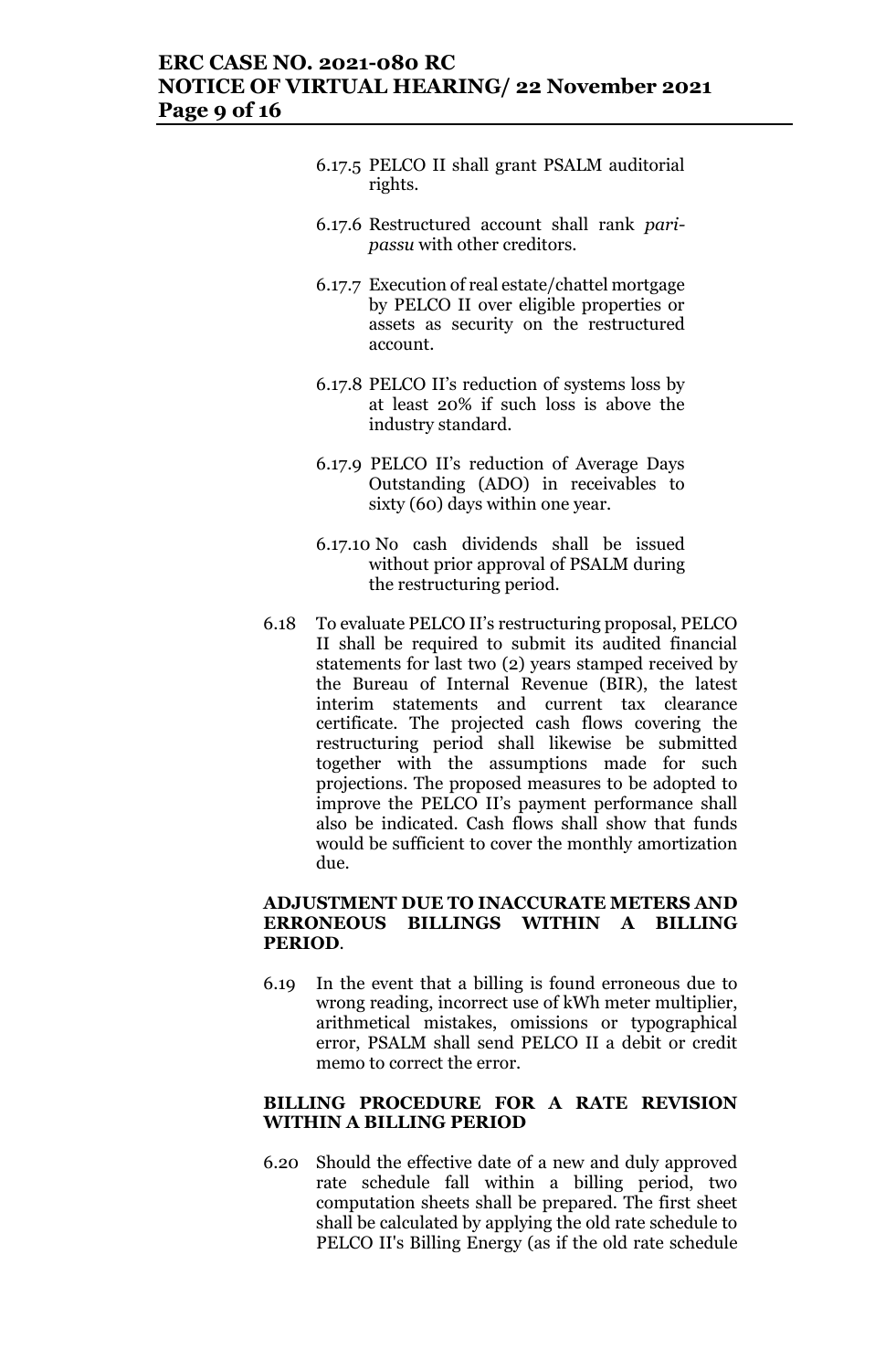was in effect for the entire billing period), and then multiplying the resulting charges including any Billing Adjustments by the ratio of the number of days that the old rate schedule was effective during the billing period to the total number of days in the billing period. The second sheet, on the other hand, shall be calculated by applying the new rate schedule to PELCO II's Billing Energy (as if the new rate schedule was in effect for the entire billing period), and then multiplying the resulting charges including any Billing Adjustments by the ratio of the number of days that the new rate schedule was effective during the billing period to the total number of days in the billing period. These shall be consolidated into a single power bill.

### **DISCONNECTION OF POWER SERVICE**

6.21 In addition to the above-stated penalty interest charges and without prejudice to its right under Section 9.11 of this Contract, PSALM shall have the right, subject to not less than seven (7) days advance written notice to PELCO II, to discontinue supplying electric services and to refuse to resume electric service for failure of PELCO II to post the required Security Deposit, for non-payment of bills, or if any amount including any accrued interest and other charges not necessarily limited to the foregoing, remains unpaid. Notwithstanding such discontinuance of electric service, PELCO II shall pay at least the Minimum charge based on the Contract Energy, and failure by PELCO II to make full payment within a period of six (6) months shall entitle PSALM to terminate the Contract without prejudice to the right of PSALM to recover unpaid bills and other penalties from PELCO II.

### **(IV) MISCELLANEOUS PROVISIONS**

### **LIABILITIES**

9.1 Except as expressly provided, PSALM shall not be liable for any damage suffered by PELCO II due to the failure of PSALM to supply electric energy to PELCO II in accordance with prescribed standards, except when such failure is caused by PSALM's bad faith, gross negligence or malicious intent. This provision, however, shall not affect the rights of PELCO II to applicable deduction in its electricity charges provided in this Contract.

#### **FORCE MAJEURE**

9.2 Force majeure is an extraordinary event which cannot be foreseen or which though foreseen, cannot be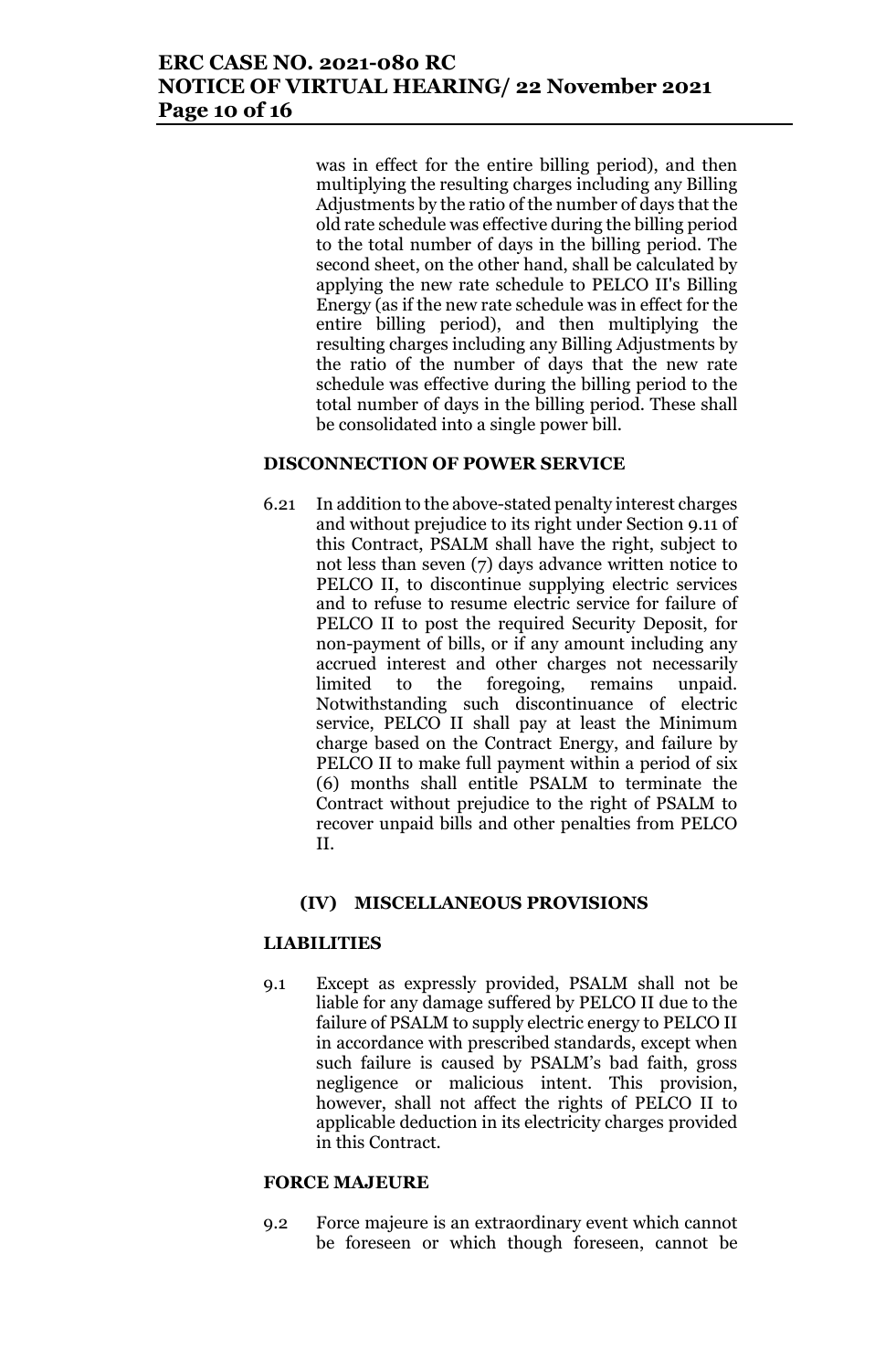# **ERC CASE NO. 2021-080 RC NOTICE OF VIRTUAL HEARING/ 22 November 2021 Page 11 of 16**

avoided. The event must render it impossible for a party to fulfill its obligation in a normal manner despite the exercise of due care. Force majeure shall not excuse either party from exercising due care to prevent it or minimize its effects. Force majeure includes a storm, typhoon, lightning, flood, earthquake, tsunami, fire, war, rebellion, insurrection, riot, naval or other blockade, labor disturbance, civil unrest, and other events, which are entirely beyond the control of either or both parties. A party shall not be excused from its failure to perform its obligations under this Contract even if the same is caused by force majeure except as provided in this Section and Sections 9.6 to 9.8.

- 9.3 Insolvency or business losses shall not be considered as an event of force majeure.
- 9.4 The affected party shall notify the other in writing of a force majeure situation. The other party shall have sixty (60) days to verify or deny in writing that such situation exists.
- 9.5 A verified event of force majeure, which prevents a party from supplying or taking electricity for at least six (6) months, or agreed upon by both parties to prevent the supply or taking of electricity for a continuous period of at least six (6) months shall entitle either party to terminate this Contract. Buy-out shall not apply to such termination.

#### **DEDUCTION DUE TO FORCE MAJEURE**

- 9.6 PSALM shall have a maximum of seventy-two (72) hours from the time a force majeure event prevented it from supplying electricity and perform its other obligations under the Contract to resume supply. PELCO II shall not be entitled to interruption adjustment for such period, unless interruptions exceed seventy-two (72) hours and PELCO II failed to fully take or consume its Contract Energy.
- 9.7 Likewise, PELCO II shall have a maximum of seventytwo (72) hours from the time a force majeure event prevented it from fully taking its Contract Energy to resume taking electricity. PELCO II shall be entitled to interruption adjustment based on the actual number of hours that it was unable to receive electricity, should its consumption be curtailed below the levels of Contract Energy. The number of hours that PELCO II can claim for interruption adjustments is limited to a maximum of 72 hours per force majeure event. However, if both PSALM and PELCO II were simultaneously unable to supply and consume electricity by reason of Force Majeure, PELCO II shall be entitled to interruption adjustment.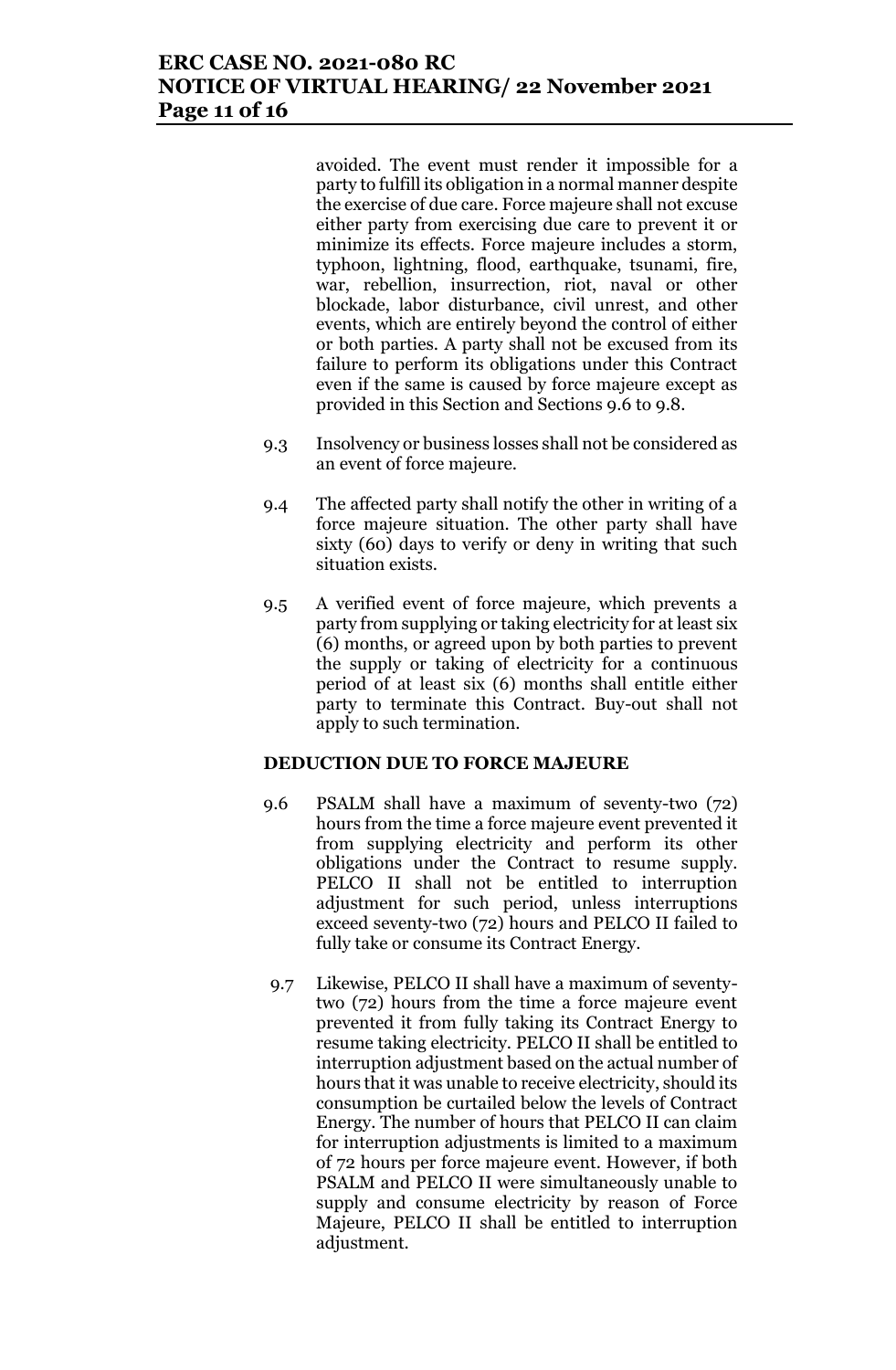9.8 The number of hours of interruptions or of failure to receive electricity caused by one force majeure event shall be cumulated.

#### **SETTLEMENT OF DISPUTES**

- 9.9 The Parties shall exert reasonable efforts to amicably settle all disputes arising in connection with this Contract, as a condition precedent to dispute resolution, which will be filed by either party with the ERC.
- 9.10 Any dispute arising in connection with this Contract and to which exclusive jurisdiction has not been vested in the ERC or any appropriate government agency the dispute may be submitted for arbitration in accordance with Republic Act (RA) 9285. The exclusive venue for the Arbitration shall be the principal office of PSALM No court action shall be initiated except as provided under the Philippine Arbitration Law.

#### **CONTRACT TERMINATION**

9.11 Either party will have the right to terminate this Contract upon failure of the other to perform its obligation under this Contract, provided that the party at fault will have to pay all its outstanding account and reimburse the costs incurred by the other party as a result of the termination.

#### **VALIDITY AND BINDING EFFECT**

- 9.15 This Contract shall bind the Parties, their respective assigns, buyers, transferees, or successors-in-interest. If for any reason, competent courts must declare any provision of this Contract invalid during its effectivity, the other provisions hereof which are not affected thereby shall continue to be in full force and effect.
- 12. Subsequently, upon PELCO II's request a Letter of Agreement (LOA) dated 21 December 2020 was executed between PELCO II and PSALM.
- 13. The only revision introduced in the LOA is the extension of the period of the contract from 26 December 2020 until 25 April 2021. A copy of the LOA is attached hereto as Annex "C".
- 14. It is further understood that this LOA shall be an integral part of the CSEE and the terms and conditions not otherwise affected by the above-mentioned amendment shall remain valid and effective.
- 15. Further, in compliance with Section 2, Rule 6 (Pre-Filing Requirements) of this Honorable Commission's Resolution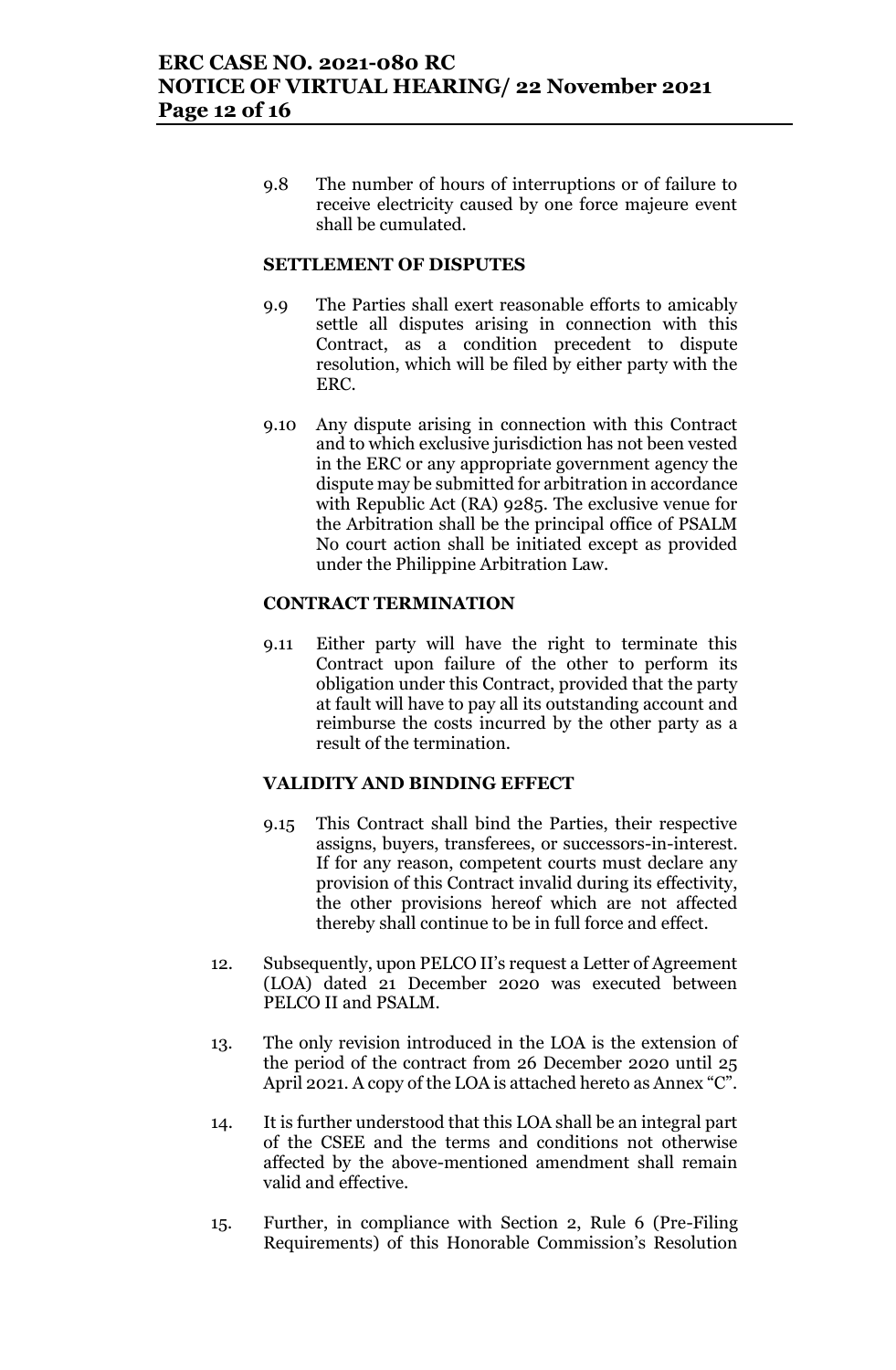No. 01, Series of 2021,11 and in support of the instant Application for the CSEE and LOA's approval, a copy of the instant Application (including Annexes) was furnished to the offices of the City Mayor and the Sangguniang Panlungsod of Quezon City (Annexes "D" and series). The Application (excluding Annexes) was also published in a newspaper of general circulation (Annex "E").

#### **ALLEGATIONS IN SUPPORT FOR THE ISSUANCE OF PROVISIONAL AUTHORITY**

- 16. PSALM acknowledges that the continued operation of the Distribution Utilities is indispensable to the economic efficiency of the franchise area they service, not to mention the ripple effect of that efficiency to the economic growth of the entire country. In order for these Distribution Utilities to continue lawfully drawing electricity from the grid, it is imperative that they enter into agreement/s with PSALM as Supplier for the supply of electricity, through a contract of sale for electricity, hence the respective CSEE.
- 17. A grant of provisional authority to execute the CSEE effective 26 May 2020 to 25 December 2020 will benefit PELCO II and will ultimately redound to the benefit of end consumers.
- 18. Attached as Annex "**F**" is the Judicial Affidavit of Eng. James Marvin Mamaradlo, Corporate Staff Officer B of the Electricity Trading Department (ETD) under the Office of the Vice President – Privatization and Asset Management Group attesting to the truth of the above matters.
- 19. Pursuant to ERC rules of practice and procedure, this Honorable Commission may exercise its discretion by granting provisional authority or interim relief prior to a final decision.
- 20. It is understood that the interim relief sought by Applicant PSALM that may be granted by this Honorable Commission, shall be subject to adjustments and other conditions that this Honorable Commission may impose after its hearing and final determination.

#### **PRAYER**

**WHEREFORE**, Applicant PSALM most respectfully prays that this Honorable Commission *APPROVES* the duly negotiated CSEE with PELCO II, covering the period of 26 May 2020 to 25 December 2020 and the LOA subsequently entered into by the parties covering the period 26 December 2020 until 25 April 2021. It is likewise prayed that a Provisional Authority (PA) be issued authorizing PSALM to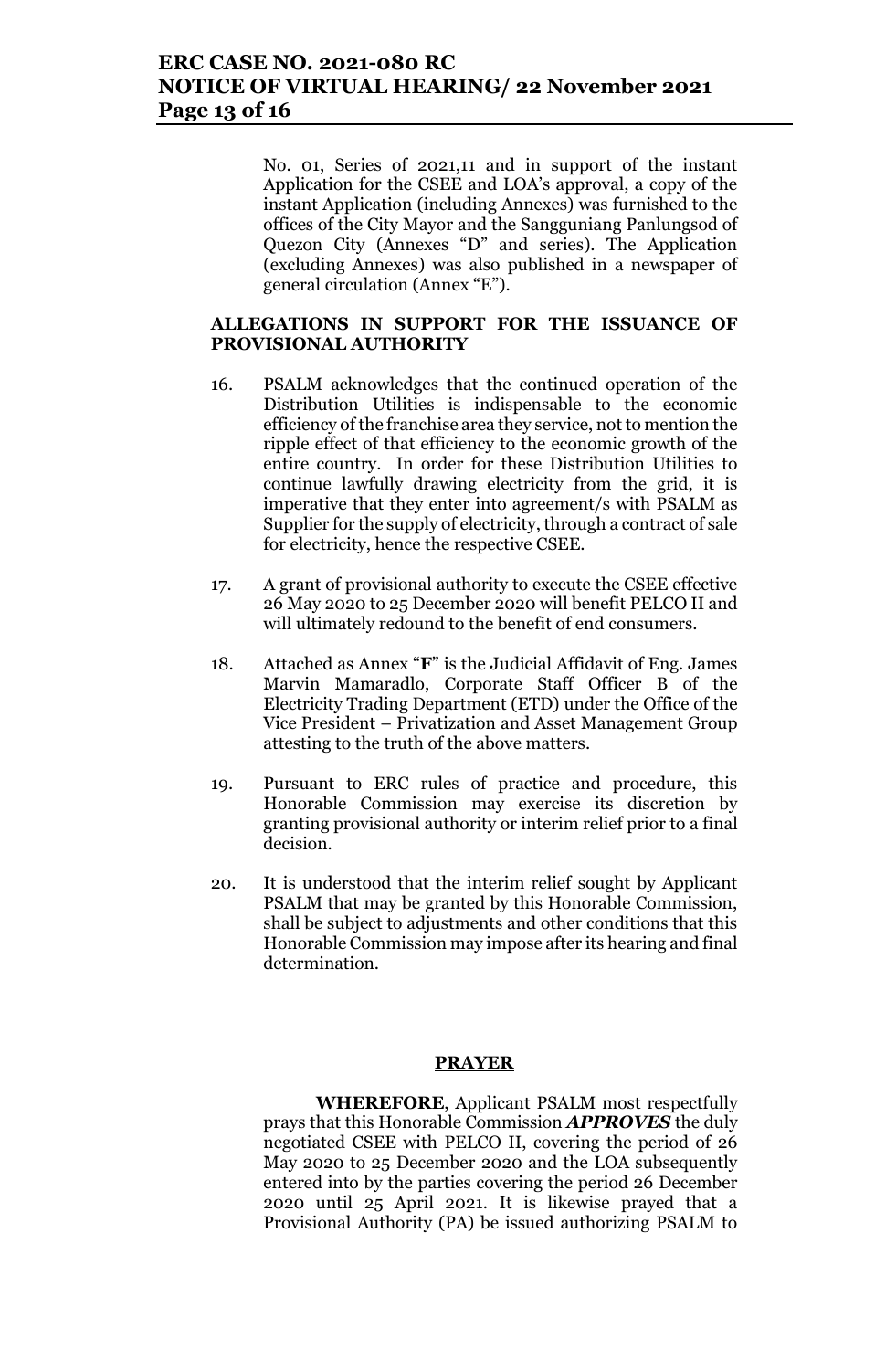# **ERC CASE NO. 2021-080 RC NOTICE OF VIRTUAL HEARING/ 22 November 2021 Page 14 of 16**

implement the subject CSEE and LOA with PELCO II in the Luzon Grid.

Other reliefs just and equitable under the premises are likewise prayed for.

The Commission hereby sets the same for determination of compliance with the jurisdictional requirements, expository presentation, Pre-trial Conference, and presentation of evidence on the following dates and online platform for the conduct thereof, pursuant to Resolution No. 09, Series 0f 2020<sup>1</sup> dated 24 September 2020 and Resolution No. 01, Series of 2021, dated 17 December 2020 (ERC Revised Rules of Practice and Procedure):<sup>2</sup>

| <b>Date and Time</b>                                                                      | Platform               | <b>Activity</b>                                                                                                         |
|-------------------------------------------------------------------------------------------|------------------------|-------------------------------------------------------------------------------------------------------------------------|
| <b>05 January 2022</b><br>(Wednesday)<br>at two o'clock in the<br>afternoon (2:00<br>P.M. | <b>Microsoft Teams</b> | Determination<br>οf<br>compliance<br>with<br>jurisdictional<br>requirements<br>and<br><b>Expository</b><br>presentation |
| <b>12 January 2022</b><br>(Wednesday)<br>at two o'clock in the<br>afternoon (2:00<br>P.M. | <b>Microsoft Teams</b> | Pre-trial Conference<br>and presentation<br>- of<br>evidence                                                            |

Any interested stakeholder may submit its comments and/or clarifications at least one (1) calendar day prior to the scheduled virtual hearing, via electronic mail (e-mail) at  $d$ ocket@erc.ph, copy furnish the Legal Service through  $\text{legal@erc.ph.}$  The Commission shall give priority to the stakeholders who have duly submitted their respective comments and/or clarifications, to discuss the same and propound questions during the course of the expository presentation.

Moreover, all persons who have an interest in the subject matter of the instant case may become a party by filing with the Commission via e-mail at  $\frac{\text{docket}(\omega \text{erc},ph, \text{copy furnish the Legal Service through})}{\text{dockett}(\omega \text{erc},ph, \text{copy furnish the legal Service through})}$ legal@erc.ph, a verified Petition to Intervene at least five (5) calendar

 $\overline{a}$ <sup>1</sup> Entitled: *A Resolution Adopting the Guidelines Governing Electronic Applications, Filings and Virtual Hearings Before the Energy Regulatory Commission.*

<sup>2</sup> Entitled: *A Resolution Adopting the Revised Rules of Practice and Procedure of the Energy Regulatory Commission.*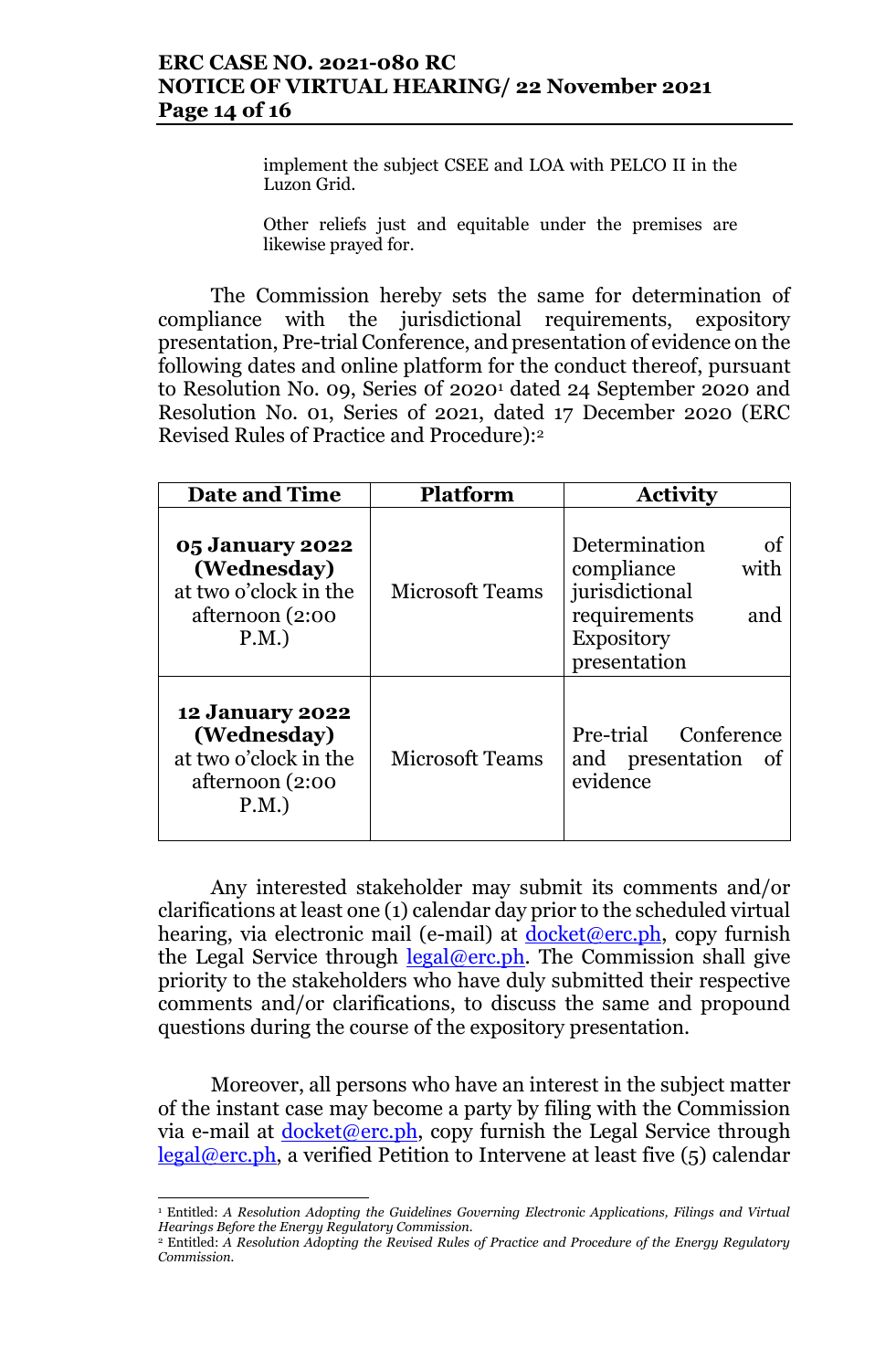days prior to the date of the initial virtual hearing and subject to the requirements under Rule 9 of the ERC Revised Rules of Practice and Procedure, indicating therein the docket number and title of the case and stating the following:

- 1) The petitioner's name, mailing address and e-mail address;
- 2) The nature of petitioner's interest in the subject matter of the proceeding and the way and manner in which such interest is affected by the issues involved in the proceeding; and
- 3) A statement of the relief desired.

Likewise, all other persons who may want their views known to the Commission with respect to the subject matter of the case may likewise file through e-mail at  $\frac{\text{clocket}(\omega \text{erc}, ph)}{\text{ocket}(\omega \text{erc}, ph)}$ , copy furnish the Legal Service through legal@erc.ph, their Opposition or Comment thereon at least five (5) calendar days prior to the initial virtual hearing and subject to the requirements under Rule 9 of the ERC Revised Rules of Practice and Procedure. No particular form of Opposition or Comment is required, but the document, letter, or writing should contain the following:

- 1) The name, mailing address and e-mail address of such person;
- 2) A concise statement of the Opposition or Comment; and
- 3) The grounds relied upon.

Any of the persons mentioned in the preceding paragraphs may access the copy of the *Application* on the Commission's official website at www.erc.gov.ph.

Finally, all interested persons may be allowed to join the scheduled initial virtual hearing by providing the Commission, thru legal.virtualhearings@erc.ph, with their respective e-mail addresses and indicating therein the case number of the instant *Joint Application*. The Commission will send the access link/s to the aforementioned hearing platform within five (5) working days prior to the scheduled hearing.